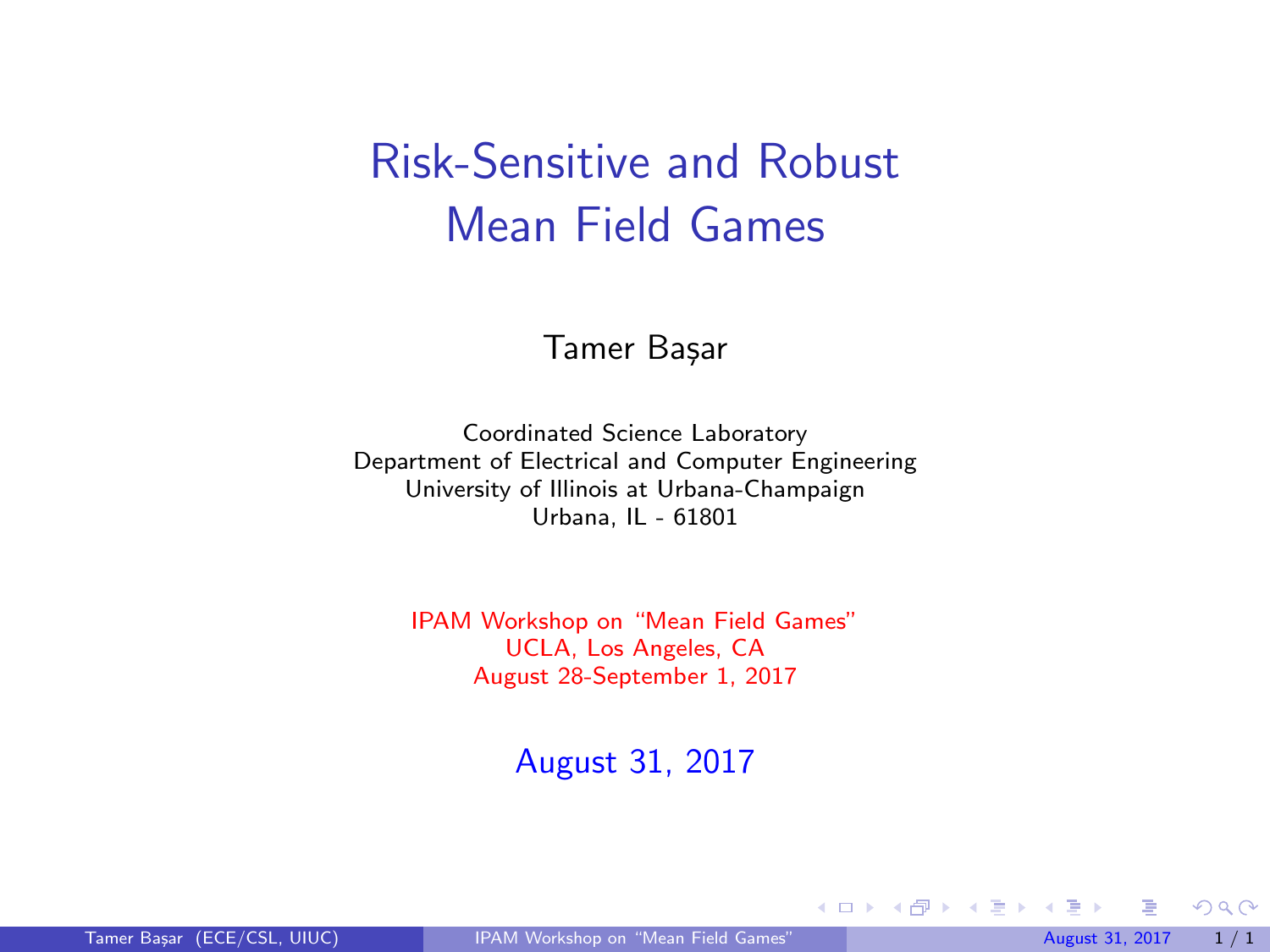# Outline

- Introduction to nonzero-sum stochastic differential games (NZS) SDGs) and Nash equilibrium: role of information structures
- Quick overview of risk-sensitive stochastic control (RS SC): equivalence to zero-sum stochastic differential games
- Mean field game approach to RS NZS SDGs with local state information–Problem 1 (P1)
- Mean field game approach to robust NZS SDGs with local state information–Problem 2 (P2)
- Connections between P1 and P2, and  $\epsilon$ -Nash equilibrium
- Extensions and conclusions

 $\Omega$ 

メロメ メ都 メメ ミメ メヨメ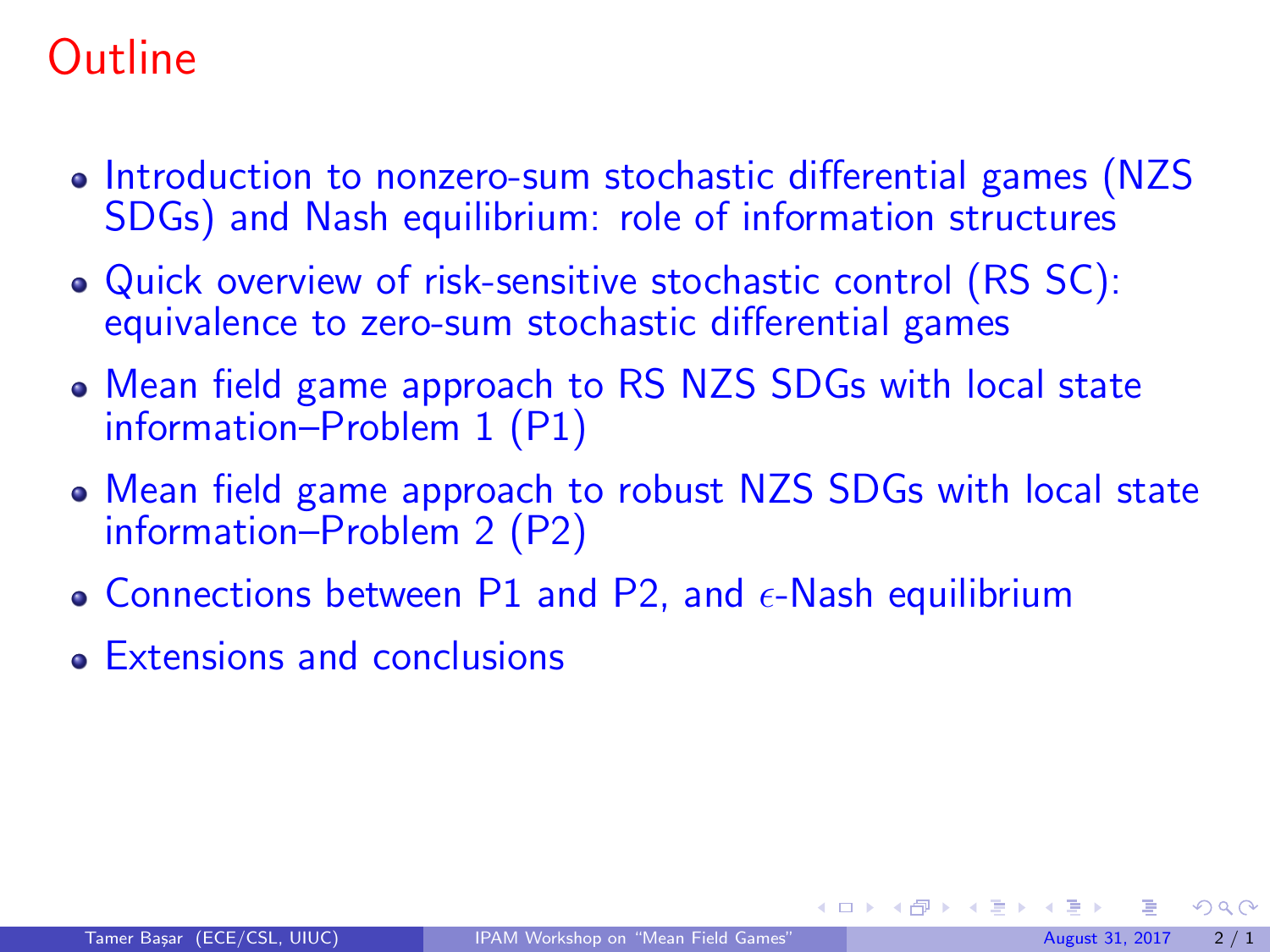# General NZS SDGs

N-player state dynamics described by a stochastic differential equation (SDE)

$$
dx_t = f(t, x_t, u_t)dt + D(t)db_t, \quad x_{t|t=0} = x_0, \quad u_t := (u_{1t}, \ldots, u_{Nt})
$$

Could also be in partitioned form:  $x_t = (x_{1t}, \ldots, x_{Nt})$ 

$$
dx_{it} = f_i(t, x_{it}, u_{it}; c_i(t, x_{-i,t}, u_{-i,t}))dt + D_i(t)db_{it}, i = 1, ..., N
$$

**•** Information structures (control policy of player  $i: \gamma_i \in \Gamma_i$ ): Closed-loop perfect state for all players:  $u_{it} = \gamma_i(t; x_{\tau}, \tau \leq t)$ ,  $i = 1, ..., N$ Partial (local) state:  $u_{it} = \gamma_i(t; x_{i\tau}, \tau \leq t)$ ,  $i = 1, ..., N$ Measurement feedback:  $u_{it} = \gamma_i(t; y_{i\tau}, \tau \leq t)$ ,  $dy_{it} = h_i(t, x_{it}, x_{-i,t})dt + E_i(t)db_{it}, i = 1, ..., N$ 

• Loss function for player *i* (over  $[t, T]$ ):

$$
L_i(x_{[t, T]}, u_{[t, T]}) := q_i(x_T) + \int_t^T g_i(s, x_s, u_s) ds
$$

Take expectations (for horizon  $[0,\,T]$ ) with  $u=\gamma(\cdot)$ :  $\;\;$  J $_i(\gamma_i,\gamma_{-i})$ Nash equilibrium  $\gamma^*$ 

$$
J_i(\gamma_i^*, \gamma_{-i}^*) = \min_{\gamma_i \in \Gamma_i} J_i(\gamma_i, \gamma_{-i}^*)
$$

イロト イ押 トイヨ トイヨト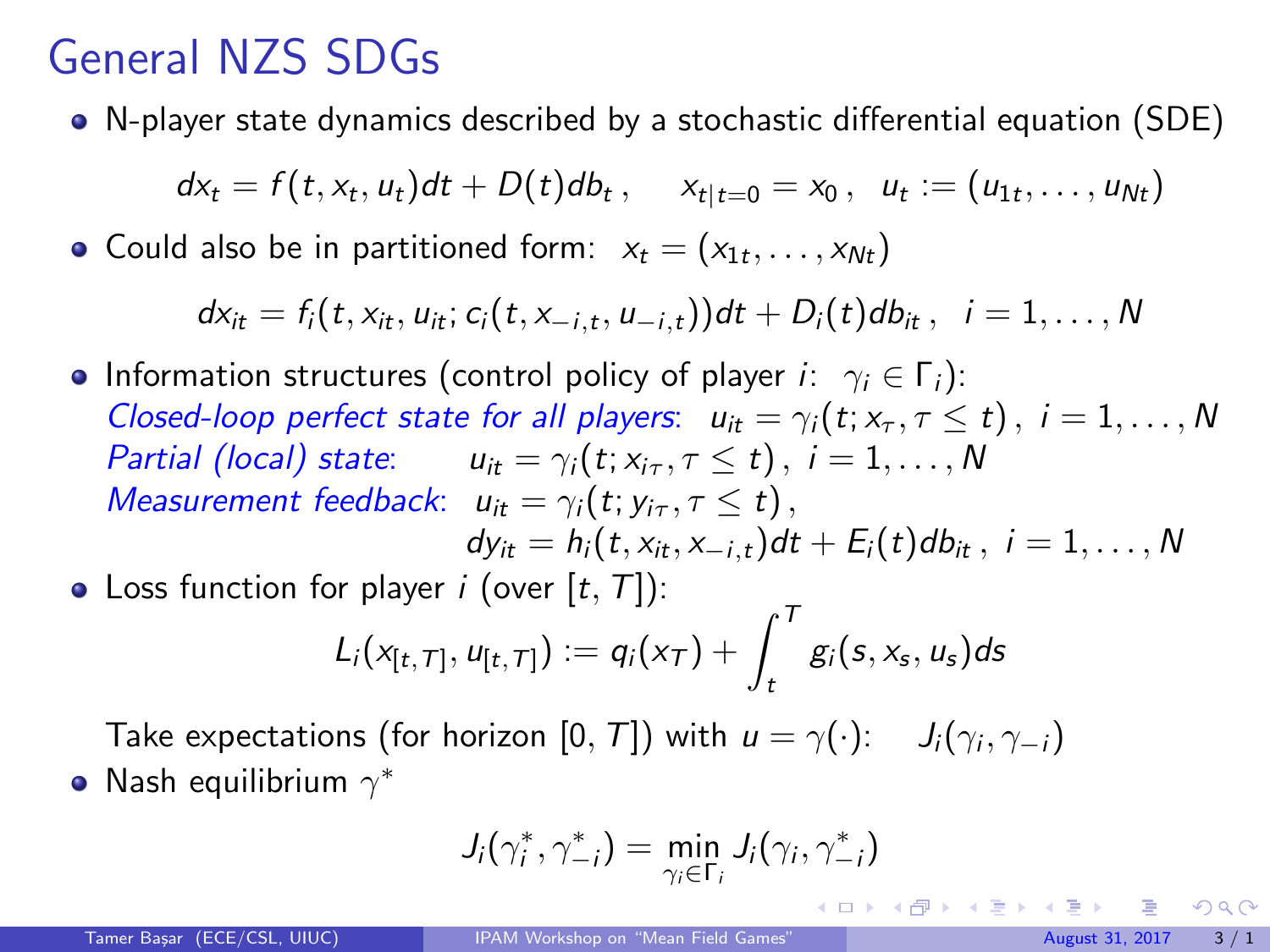### <span id="page-3-0"></span>Equilibrium solution

**• State dynamics and loss functions** 

$$
dx_t = f(t, x_t, u_t)dt + D(t)db_t, \quad x_{t|t=0} = x_0, \quad u_t := (u_{1t}, \ldots, u_{Nt})
$$

$$
L_i(x_{[t,T]}, u_{[t,T]}):= q_i(x_T) + \int_t^T g_i(s, x_s, u_s) ds, \ i=1,\ldots,N
$$

Closed-loop perfect state for all players: assume  $DD'$  is strongly positive

Nash equilibrium exists and is unique, if the coupled PDEs below admit a unique smooth solution:

$$
-V_{i,t}(t;x) = \min_{v}[V_{i,x}f(t,x,v,u_{-i}^{*})+g_i(t,x,v,u_{-i}^{*})]+\frac{1}{2}Tr[V_{i,xx}(t;x)DD']
$$

$$
V_i(T; x) = q_i(x), \quad u_{it}^* = \gamma_i^*(t, x(t)), \quad i = 1, ..., N
$$

Other dynamic information structures (s.a. local state, decentralized, measurement feedback): Extremely challenging! Possibly infinite-dimensional (even if NE exists and is unique), even in linear-quadratic (LQ) NZS SDGs.

 $QQ$ 

**K ロ ト K 倒 ト K 差 ト K**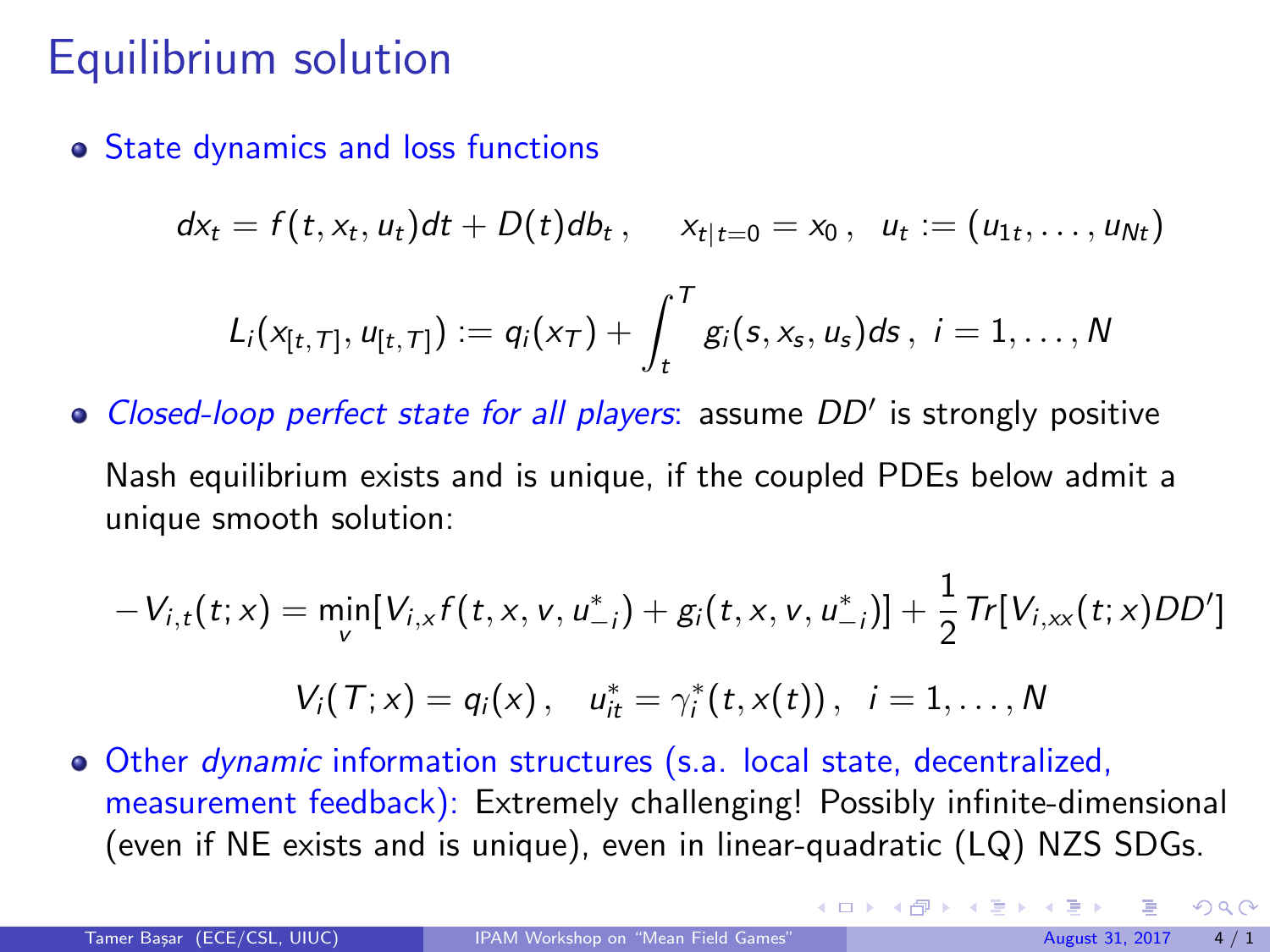# LQ NZS SDGs with perfect state information

$$
dx(t) = \left[Ax + \sum_{i=1}^N B_i u_i\right] dt + Ddb(t), \quad i \in \mathcal{N} = \{1, 2, \dots, N\}
$$

$$
J_i(\gamma_i, \gamma_{-i}) = \mathbb{E}\left[|x(T)|_{W_i}^2 + \int_0^T \left[|x(t)|_{Q_i(t)}^2 + \sum_{j=1}^N |u_j(t)|_{R_{ij}}^2\right] dt\right]
$$

The feedback Nash equilibrium:  $\gamma^*_i(t,x(t)) = -R^{-1}_{ii}B_i^\top Z_i(t)x(t)$ ,  $i \in \mathcal{N}$ • The coupled RDEs with  $Z_i > 0$  and  $Z_i(T) = W_i$ 

$$
-\dot{Z}_i = F^{\top} Z_i + Z_i F + Q_i + \sum_{j=1}^{N} Z_j B_j R_{jj}^{-1} R_{ij} R_{jj}^{-1} B_j^{\top} Z_j, \quad i \in \mathcal{N}
$$

$$
F := A - \sum_{j=1}^N B_i R_{ii}^{-1} B_i^\top Z_i
$$

- When information is local state, or imperfect measurement (even if shared by all players), existence and characterization an open problem
- Any hope for N sufficiently large? MFG approa[ch](#page-3-0) p[rovides the answer!](#page-0-0)

(□ ) ( n ) ( 三 )

 $QQ$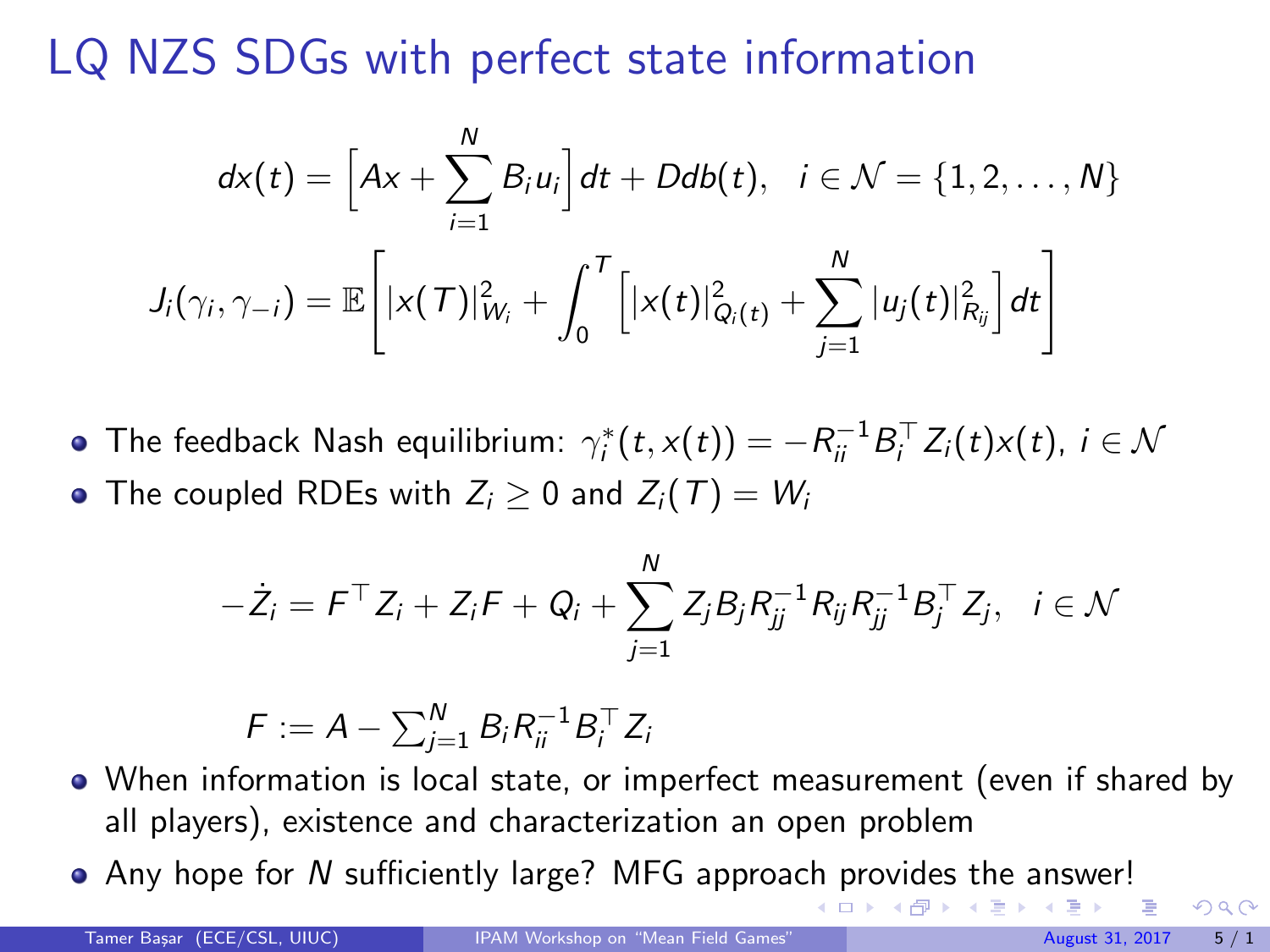# <span id="page-5-0"></span>Risk-sensitive (RS) formulation of the NZS SDG

Replace  $J_i$  with

$$
J_i(\gamma_i, \gamma_{-i}) = \frac{2}{\theta} \ln E\big\{\exp \frac{\theta}{2} L_i(x_{[0, T]}, u_{[0, T]})\big\}
$$

where  $\theta > 0$  is the risk sensitivity parameter, and as before

$$
L_i(x_{[t,T]}, u_{[t,T]}):=q_i(x_T)+\int_t^T g_i(s, x_s, u_s)ds
$$

and

$$
u_{it}=\gamma_i(\cdot),\ \ i=1,\ldots,N
$$

Nash equilibrium is defined as before, and the same difficulties with regard to information structures arise as before.

 $\Omega$ 

 $\left\{ \begin{array}{ccc} 1 & 0 & 0 \\ 0 & 1 & 0 \end{array} \right.$   $\left\{ \begin{array}{ccc} 0 & 0 & 0 \\ 0 & 0 & 0 \end{array} \right.$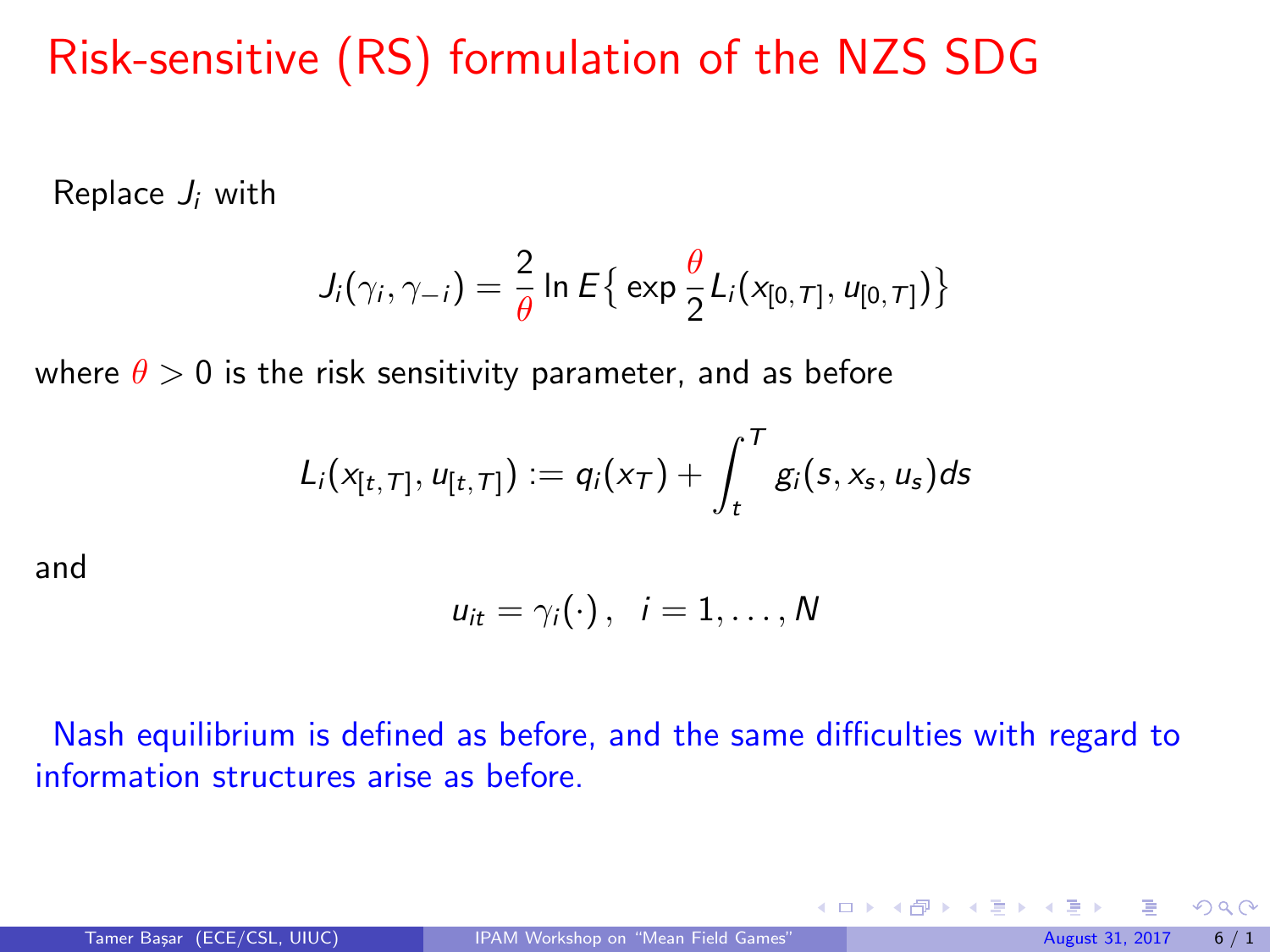Digression: Risk-sensitive (RS) stochastic control State dynamics :

$$
dx_t = f(t, x_t, u_t) dt + \sqrt{\epsilon} D db_t; \quad x_{t|t=0} = x_0
$$

 $b_t, t \geq 0$ , standard Wiener process;  $\epsilon > 0$ ;

 $u_t$  ∈ U, t ≥ 0 (state FB control law  $\mu$  ∈ M)

Objective : Choose  $\mu$  to minimize :  $(\theta > 0)$ 

$$
J(\mu; t, x_t) = \frac{2\epsilon}{\theta} \ln E\left\{ \exp \frac{\theta}{2\epsilon} L(x_{[t, T]}, u_{[t, T]}) \right\}
$$

$$
L(x_{[t, T]}, u_{[t, T]}) := q(x_T) + \int_t^T g(s, x_s, u_s) ds
$$

 $\psi(t; x)$  – value function associated with

$$
E\{\exp \frac{\theta}{2\epsilon} \big[ q(x_T) + \int_t^T g(s, x_s, u_s) \, ds \big] \}
$$
  
\n
$$
\Rightarrow \qquad V(t; x) := \inf_{\mu \in \mathcal{M}} J(\mu; t, x) =: \frac{2\epsilon}{\theta} \ln \psi(t; x),
$$

 $\Omega$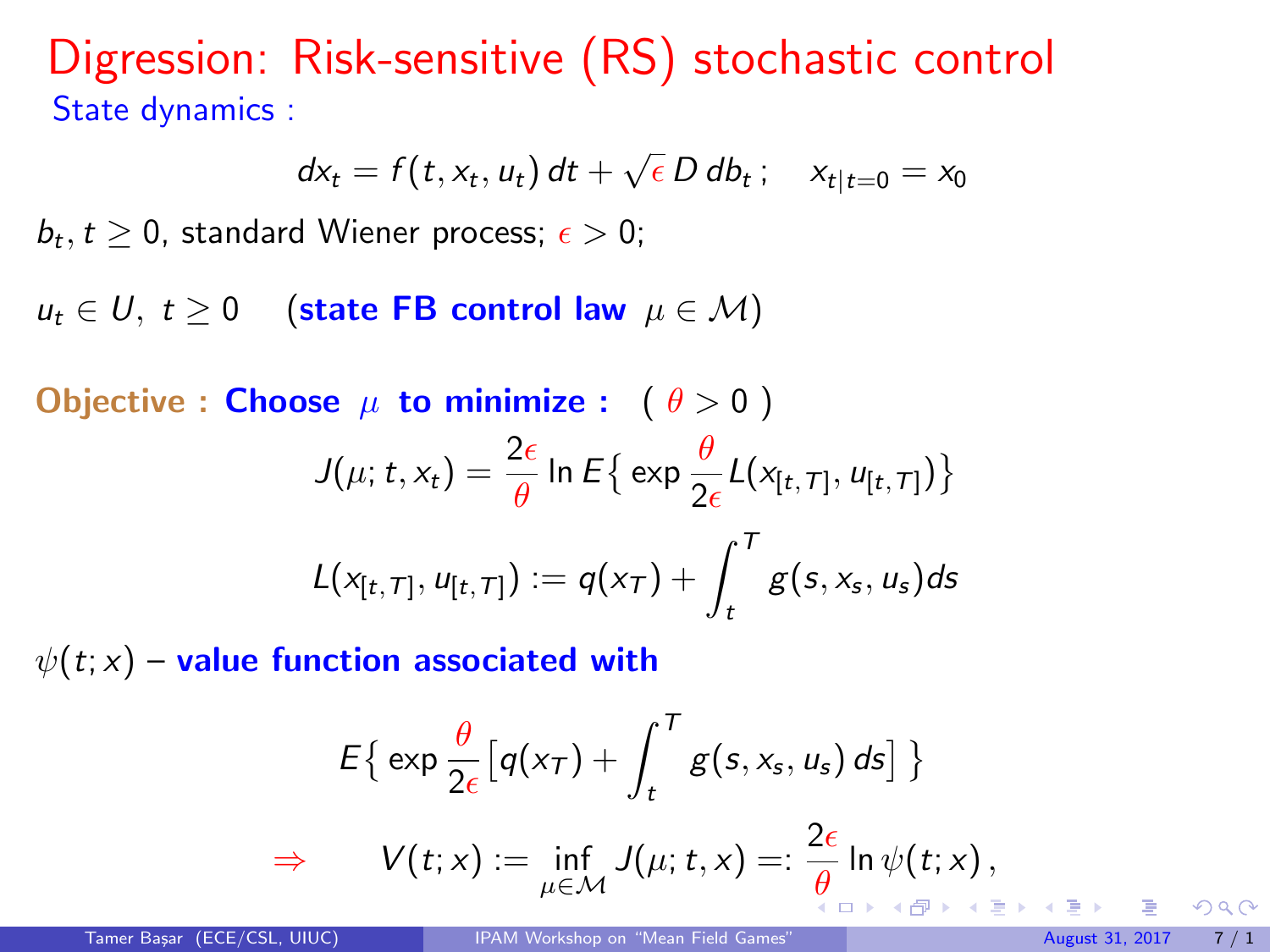#### DP and Itô differentiation rule  $\Rightarrow$

$$
-V_t(t; x) = \inf_{u \in U} \left\{ V_x(t; x) f(t, x, u) + g(t, x, u) \right\}
$$

$$
+ \frac{1}{4\gamma^2} |DV'_x(t; x)|^2 + \frac{\epsilon}{2} \text{Tr} [V_{xx} DD']
$$

$$
V(T; x) \equiv q(x) \qquad (\gamma^{-2} := \theta)
$$

If  $U = \mathbf{R}^{m_1}$ , f linear in u, and g quadratic in u:

$$
f(x, u) = f_0(t, x) + B(t, x)u; g(t, x, u) = g_0(t, x) + |u|^2
$$

Optimal control law:

$$
u^*(t) = \mu^*(t, x) = -\frac{1}{2} B'(t, x) V'_x(t; x), \quad 0 \leq t \leq t_f
$$

⇒ HJB equation :

$$
-V_t = V_x f_0(t, x) + g_0(t, x) - \frac{1}{4} [ |BV'_x|^2 - \gamma^{-2} |DV'_x|^2 ]
$$
  
+  $\frac{\epsilon}{2} \text{Tr} [V_{xx}(t; x) D D'] ; \qquad V(T; x) \equiv q(x)$ 

 $299$ 

メロト メ都 トメ ミト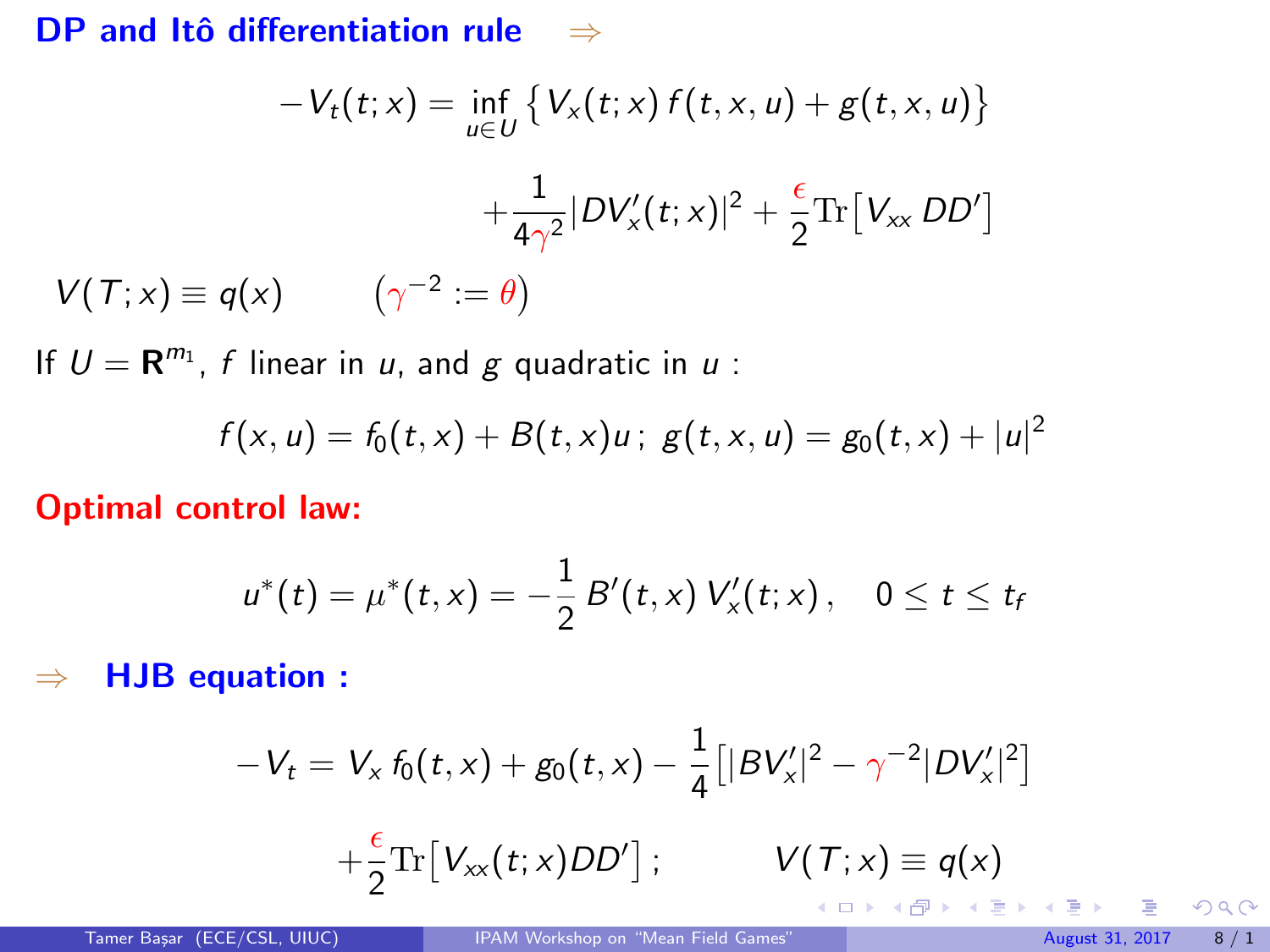A further special case : LEQG Problem

$$
f_0(t,x) = A(t)x
$$
,  $g_0(t,x) = \frac{1}{2}x'Qx$ ,  $Q \ge 0$ 

$$
q(x) = (1/2) x' Q_f x
$$

 $\Rightarrow$  Explicit solution:

$$
V(t; x) = \frac{1}{2} x' Z(t) x + \ell^{\epsilon}(t), \quad t \ge 0
$$
  

$$
\dot{Z} + A' Z + ZA + Q - Z (BB' - \gamma^{-2} DD') Z = 0
$$
  

$$
\ell^{\epsilon}(t) = \frac{\epsilon}{2} \int_{t}^{T} \text{Tr} [Z(s) D(s) D'(s)] ds
$$

 $\Rightarrow u^*(t) = \mu^*(t, x) = -B'(t) Z(t) x, 0 \le t \le t$ 

 $299$ 

メロメ メ御き メミメ メミメ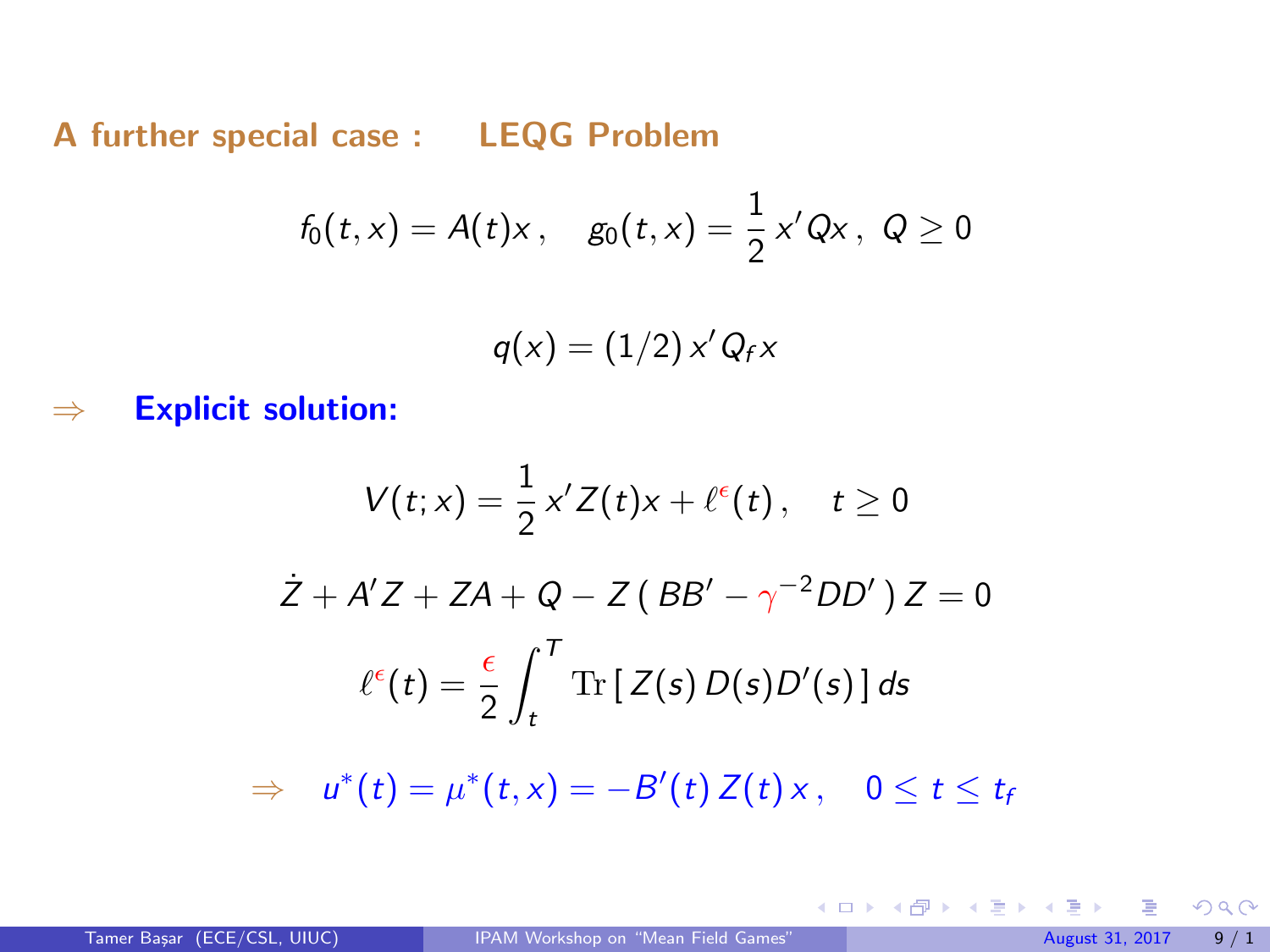### A class of stochastic differential games

Two Players : Player 1:  $u_t$ ; Player 2:  $w_t$ 

$$
dx_t = f(x_t, u_t) dt + Dw_t dt + \sqrt{\epsilon} D db_t; \quad x_0
$$

$$
J(\mu, \nu; t, x_t) := E\big\{q(x_T) + \int_t^T g(s, x_s, u_s) ds
$$

$$
-\gamma^2 \int_t^T |w_s|^2 ds\big\}
$$

Upper-Value (UV) Function :

$$
\bar{W}(t;x) = \inf_{\mu} \sup_{\nu} J(\mu, \nu; t, x)
$$

HJI UV equation :

$$
\inf_{u\in U}\sup_{w\in\mathbf{R}^{m_2}}\left\{\bar{W}_t+\bar{W}_x\left(\,f+Dw\,\right)+g-\gamma^2|w|^2\right\}
$$

$$
+\frac{\varepsilon}{2}\mathrm{Tr}\bigl[\bar{W}_{xx}DD'\bigr]\bigr\}=0
$$

 $299$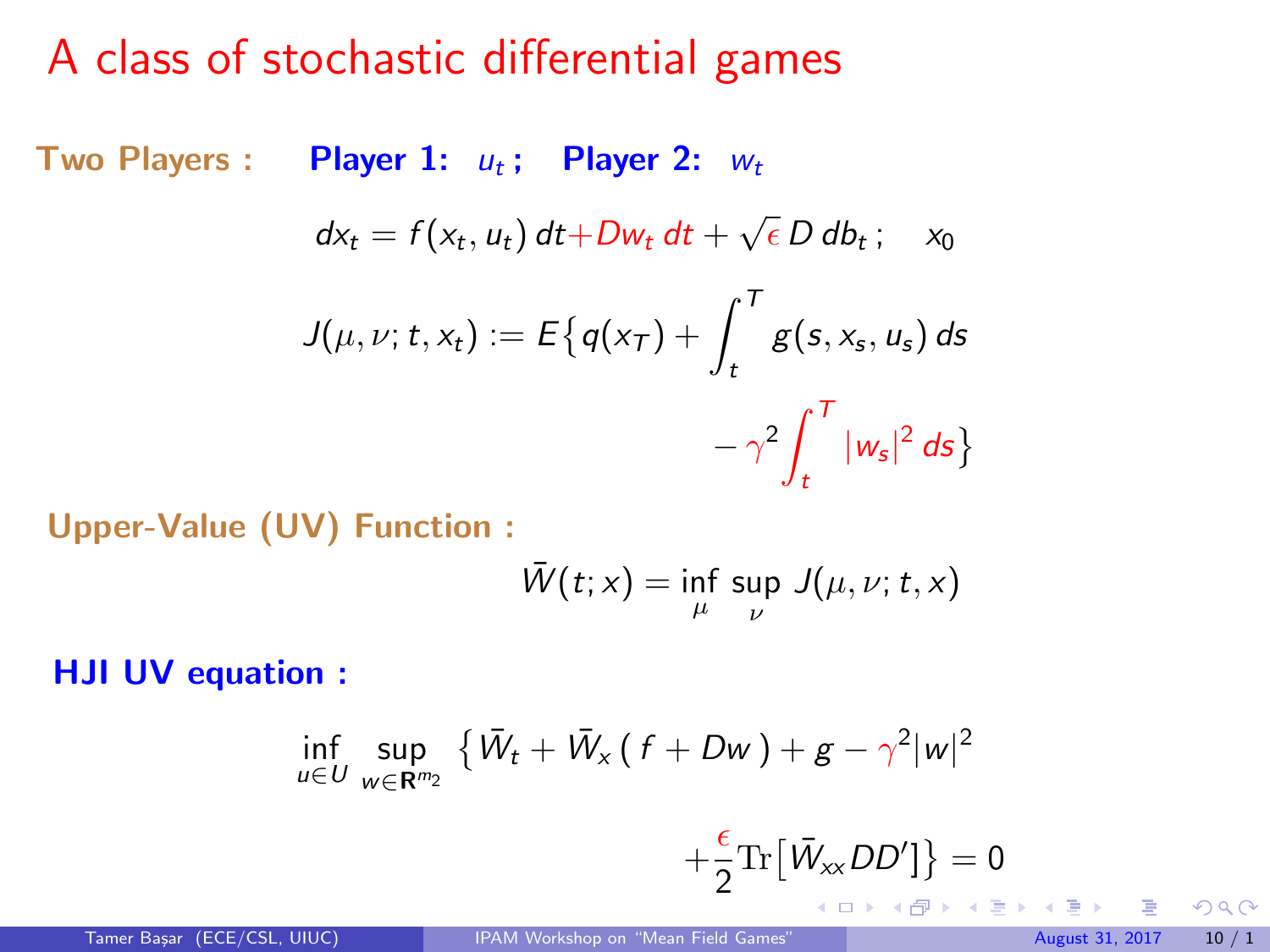#### <span id="page-10-0"></span>HJI UV equation :

$$
\inf_{u \in U} \sup_{w \in \mathbf{R}^{m_2}} \left\{ \bar{W}_t + \bar{W}_x \left( f + Dw \right) + g - \gamma^2 |w|^2 + \frac{\epsilon}{2} \text{Tr} \left[ \bar{W}_{xx} DD' \right] \right\} = 0
$$

Isaacs condition holds  $\Rightarrow$  Value Function :

$$
-W_t(t;x) = \inf_{u \in U} \{W_x(t;x) f(t,x,u) + g(t,x,u)\}
$$

$$
+ \frac{1}{4\gamma^2} |DW'_x(t;x)|^2 + \frac{\epsilon}{2} \operatorname{Tr}[W_{xx}(t;x)DD'] ;
$$

$$
W(T;x) \equiv q(x)
$$

- IDENTICAL with V for all permissible  $\epsilon, \gamma$
- The same holds for the time-average case (LQ)

 $299$ 

メロトメ 御下 メミトメ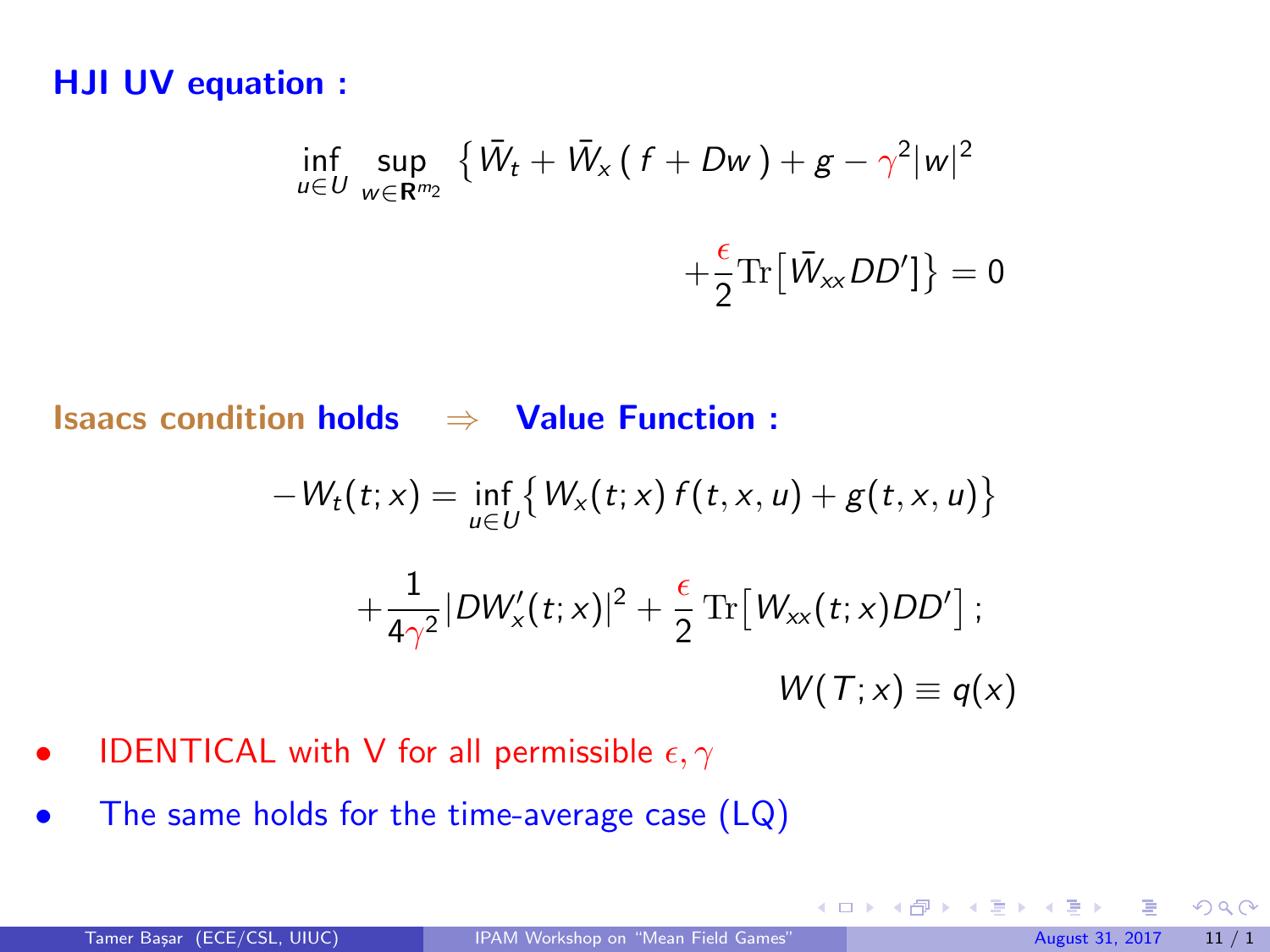# LQ RS MFGs, Problem 1 (P1)

• Stochastic differential equation (SDE) for agent  $i, 1 \le i \le N$ 

$$
dx_i(t) = (A(\theta_i)x_i(t) + B(\theta_i)u_i(t))dt + \sqrt{\mu}D(\theta_i)db_i(t)
$$

 $\bullet$  The risk-sensitive cost function for agent i with  $\delta > 0$ 

**P1**: 
$$
J_{1,i}^N(u_i, u_{-i}) = \limsup_{T \to \infty} \frac{\delta}{T} \log \mathbb{E} \left\{ e^{\frac{1}{\delta} \phi_i^1(x, f_N, u)} \right\}
$$
  
 $\phi_i^1(x, f_N, u) := \int_0^T ||x_i(t) - \frac{1}{N} \sum_{i=1}^N x_i(t) ||_Q^2 + ||u_i(t)||_R^2 dt$ 

• Risk-sensitive control: Robust control w.r.t. the risk parameter  $\delta$ 

$$
J_{1,i}^N(u_i, u_{-i}) = \limsup_{T \to \infty} \frac{1}{T} \Big[ \mathbb{E} \big\{ \phi_i^1 \big\} + \frac{1}{2\delta} \text{var} \{ \phi_i^1 \} + o(\frac{1}{\delta}) \Big]
$$

 $f_N(t) := \frac{1}{N} \sum_{i=1}^N x_i(t)$ : Mean Field term (mass behavior)

Agents are coupled with each other through the mean field term

Tembine-Zhu-TB, TAC (59, 4, 2[014](#page-10-0)); Moon-TB, CDC (2014)[, TAC \(62, 3, 2017\)](#page-0-0)  $\Omega$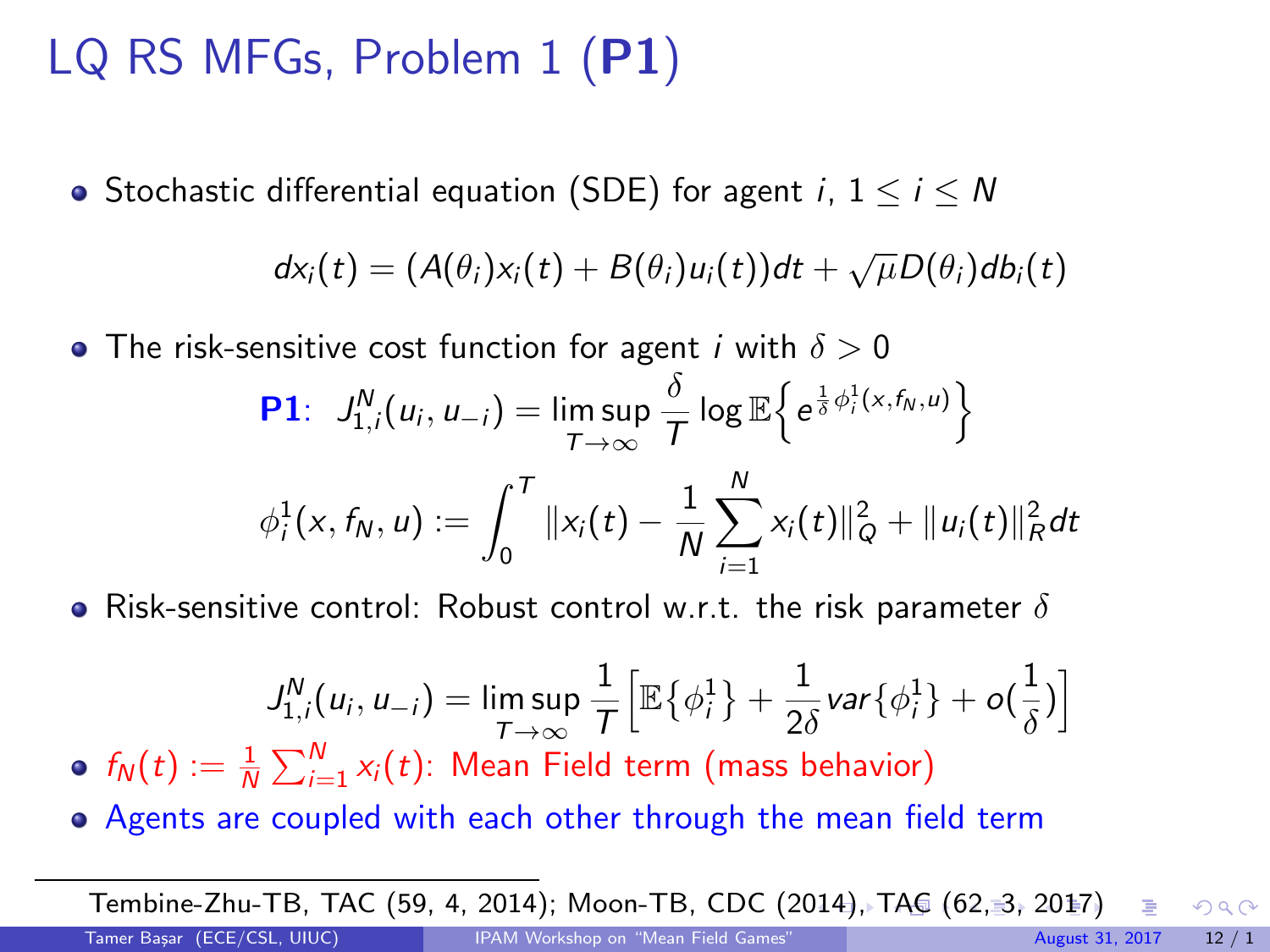# LQ Robust MFGs, Problem 2 (P2)

• Stochastic differential equation (SDE) for agent i,  $1 \le i \le N$ 

 $dx_i(t) = (A(\theta_i)x_i(t) + B(\theta_i)u_i(t) + D(\theta_i)v_i(t))dt + \sqrt{\mu}D(\theta_i)db_i(t)$ 

• The worst-case risk-neutral cost function for agent *i* 

**P2**: 
$$
J_{2,i}^N(u_i, u_{-i}) = \sup_{v_i \in V_i} \limsup_{T \to \infty} \frac{1}{T} \mathbb{E} \{ \phi_i^2(x, f_N, u, v) \}
$$
  

$$
\phi_i^2(x, f_N, u, v) := \int_0^T ||x_i(t) - \frac{1}{N} \sum_{i=1}^N x_i(t) ||_Q^2 + ||u_i(t)||_R^2 - \gamma^2 ||v_i(t)||^2 dt
$$

- $\bullet$   $v_i$  can be viewed as a fictitious player (or adversary) of agent i, which strives for a worst-case cost function for agent i
- Agents are coupled with each other through the mean field term

 $\Omega$ 

 $\left\{ \begin{array}{ccc} 1 & 0 & 0 \\ 0 & 1 & 0 \end{array} \right.$   $\left\{ \begin{array}{ccc} 0 & 0 & 0 \\ 0 & 0 & 0 \end{array} \right.$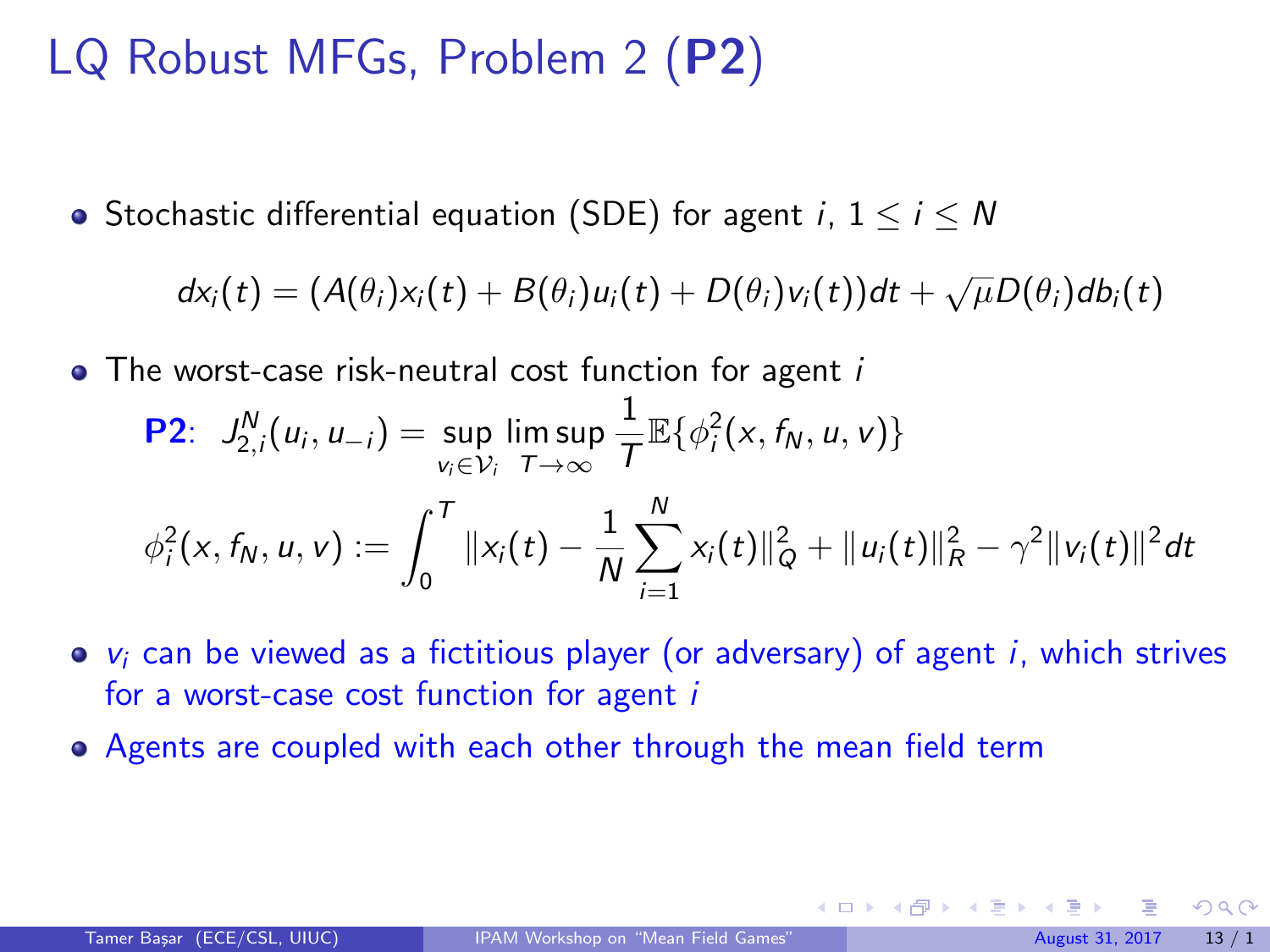### Mean Field Analysis for P1 and P2

• Solve the individual local robust control problem with g instead of  $f_N$ 

**P1:** 
$$
\bar{J}_1(u, g) = \limsup_{T \to \infty} \frac{\delta}{T} \log \mathbb{E} \{ \exp[\frac{1}{\delta} \int_0^T ||x(t) - g(t)||_Q^2 + ||u(t)||_R^2 dt] \}
$$
  
\n**P2:**  $\bar{J}_2(u, v, g) = \limsup_{T \to \infty} \frac{1}{T} \mathbb{E} \{ \int_0^T ||x(t) - g(t)||_Q^2 + ||u(t)||_R^2 - \gamma^2 ||v(t)||^2 dt \}$ 



- ∗ that is a best estimate of the mean field  $f_N$ 
	- $\blacktriangleright$  need to construct a mean field system  $\mathcal{T}(g)(t)$
	- botain a fixed point of  $T(g)(t)$ , i.e.,

**K ロ ト K 何 ト K ヨ ト** 

$$
g^* = \mathcal{T}(g^*)
$$

 $\cap$   $\cap$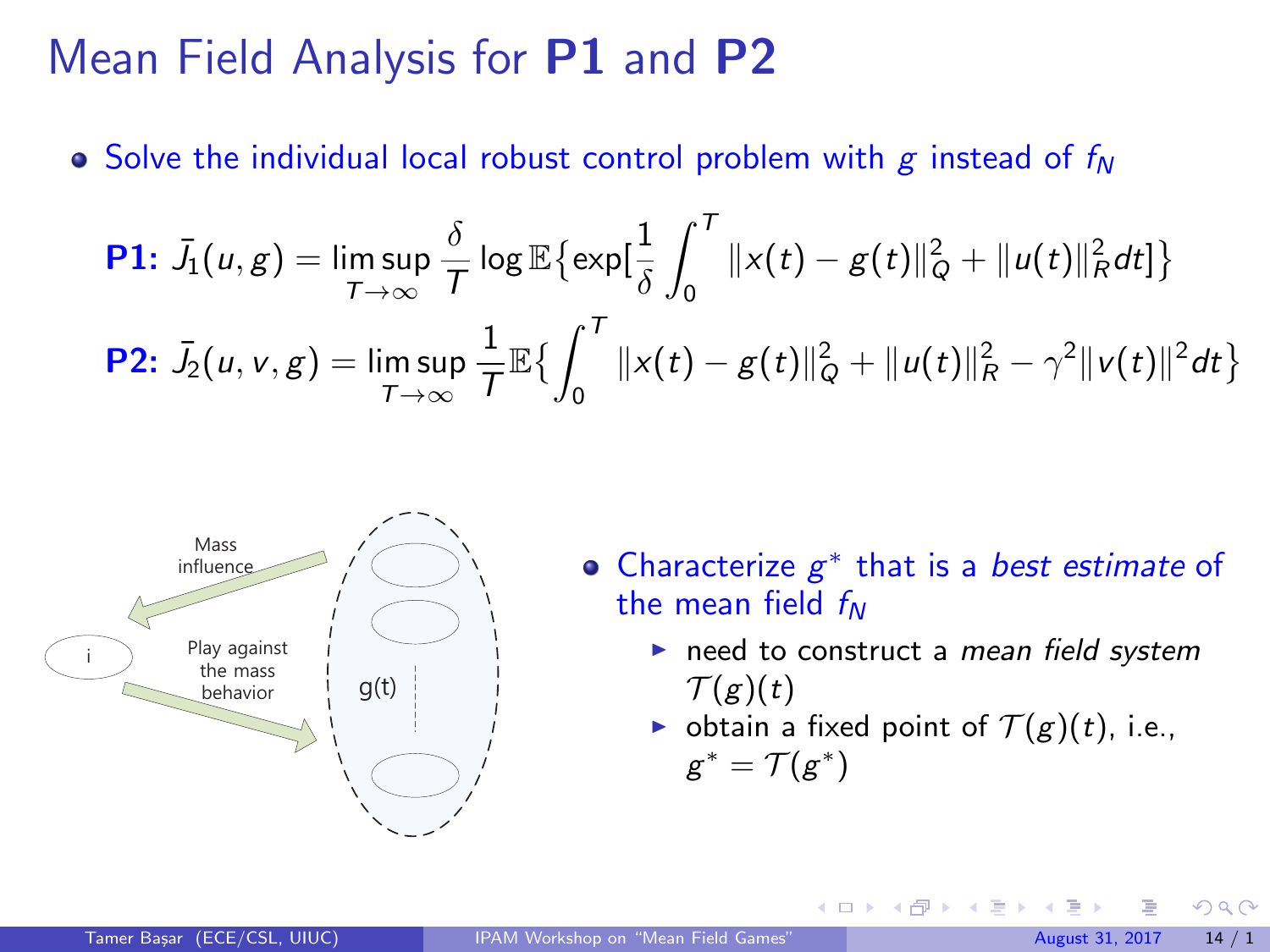# Robust Tracking Control for P1 and P2

#### Proposition: Individual robust control problems for **P1** and **P2**

Suppose that  $(A,B)$  is stabilizable and  $(A,Q^{1/2})$  is detectable. Suppose that for a fixed  $\gamma=\sqrt{\delta/2\mu}>0$ , there is a matrix  $P\geq 0$  that solves the following <code>GARE</code>

$$
A^{\mathcal T}P+PA+Q-P(BR^{-1}B^{\mathcal T}-\frac{1}{\gamma^2}DD^{\mathcal T})P=0
$$

Then

- $H:=A-BR^{-1}B^{\sf T}P+\frac{1}{\gamma^2}DD^{\sf T}P$  and  $G:=A-BR^{-1}B^{\sf T}P$  are Hurwitz
- The robust decentralized controller:  $\bar{u}(t) = -R^{-1}B^{T}Px(t) R^{-1}B^{T}s(t)$ where  $\frac{ds(t)}{dt} = -H^T s(t) + Qg(t)$
- The worst-case disturbance (P2):  $\bar{v}(t) = \gamma^{-2}D^T P x(t) + \gamma^{-2} D^T s(t)$
- $s(t)$  has a unique solution in  $\mathcal{C}_n^b$ :  $s(t) = -\int_t^\infty e^{-H^T(t-s)}Qg(s)ds$

#### Remark

- The two robust tracking problems are identical
- Related to the robust  $(H^{\infty})$  control problem w.r.t.  $\gamma$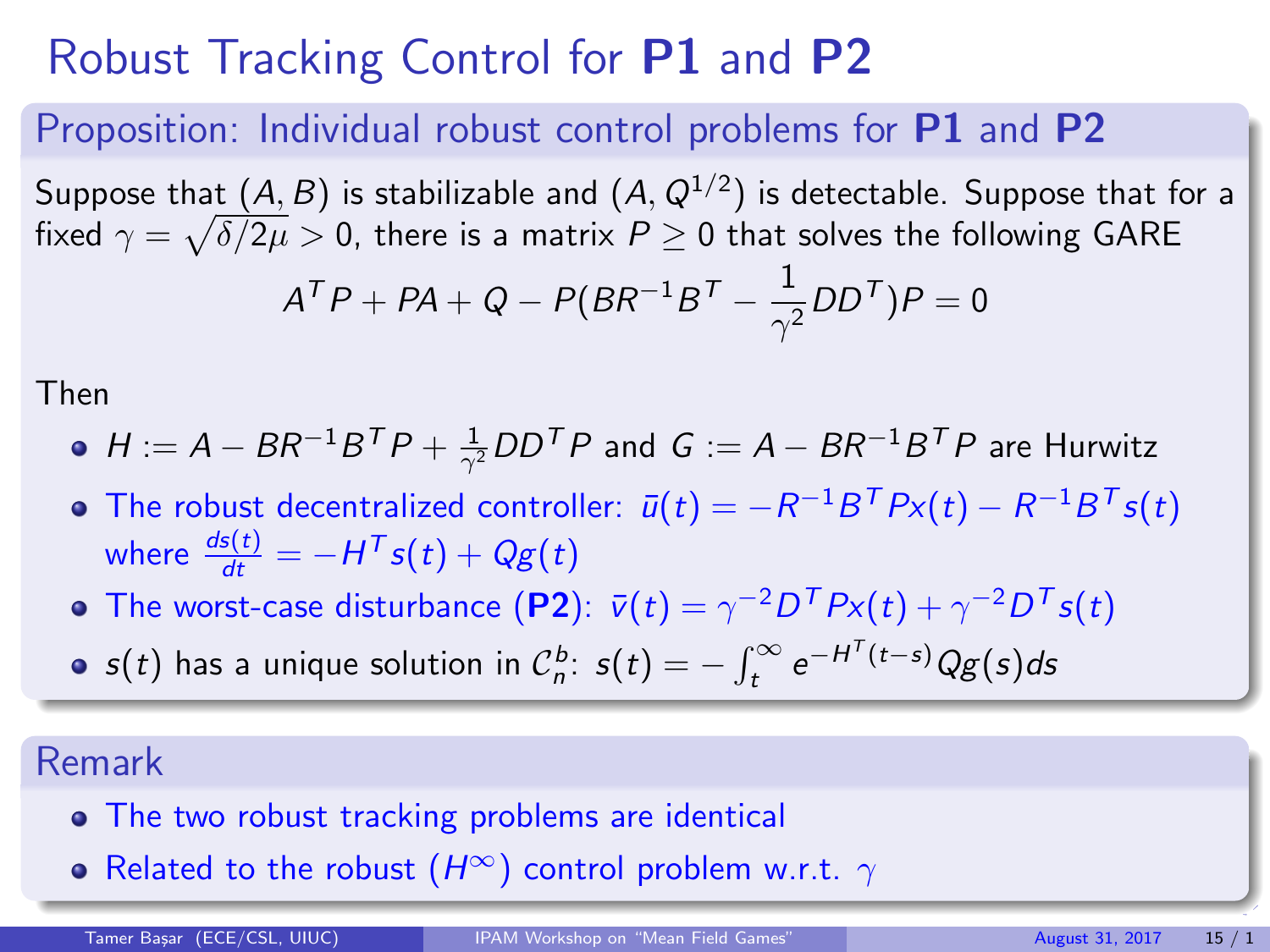### Mean Field Analysis for P1 and P2

- $\bar{x}_{\theta}(t) = \mathbb{E}\{x_{\theta}(t)\}$  and we use  $h \in \mathcal{C}^b_n$  for  $\textsf{P2}$
- Mean field system for P1 (with the robust decentralized controller)

$$
\mathcal{T}(g)(t) := \int_{\theta \in \Theta, x \in X} \bar{x}_{\theta}(t) dF(\theta, x)
$$

$$
\bar{x}_{\theta}(t) = e^{G(\theta)t}x + \int_{0}^{t} e^{G(\theta)(t-\tau)}B(\theta)R^{-1}B^{T}(\theta)
$$

$$
\times \left(\int_{\tau}^{\infty} e^{-H(\theta)^{T}(\tau-s)}Qg(s)ds\right)d\tau
$$

Mean field system for **P2** (with the robust decentralized controller and the worst-case disturbance)

$$
\mathcal{L}(h)(t) := \int_{\theta \in \Theta, x \in X} \bar{x}_{\theta}(t) dF(\theta, x)
$$

$$
\bar{x}_{\theta}(t) = e^{H(\theta)t}x + \int_{0}^{t} e^{H(\theta)(t-\tau)} \Big(B(\theta)R^{-1}B^{T}(\theta) - \gamma^{-2}D(\theta)D(\theta)^{T}\Big)
$$

$$
\times \left(\int_{\tau}^{\infty} e^{-H^{T}(\theta)(\tau-s)}Qh(s)ds\right)d\tau
$$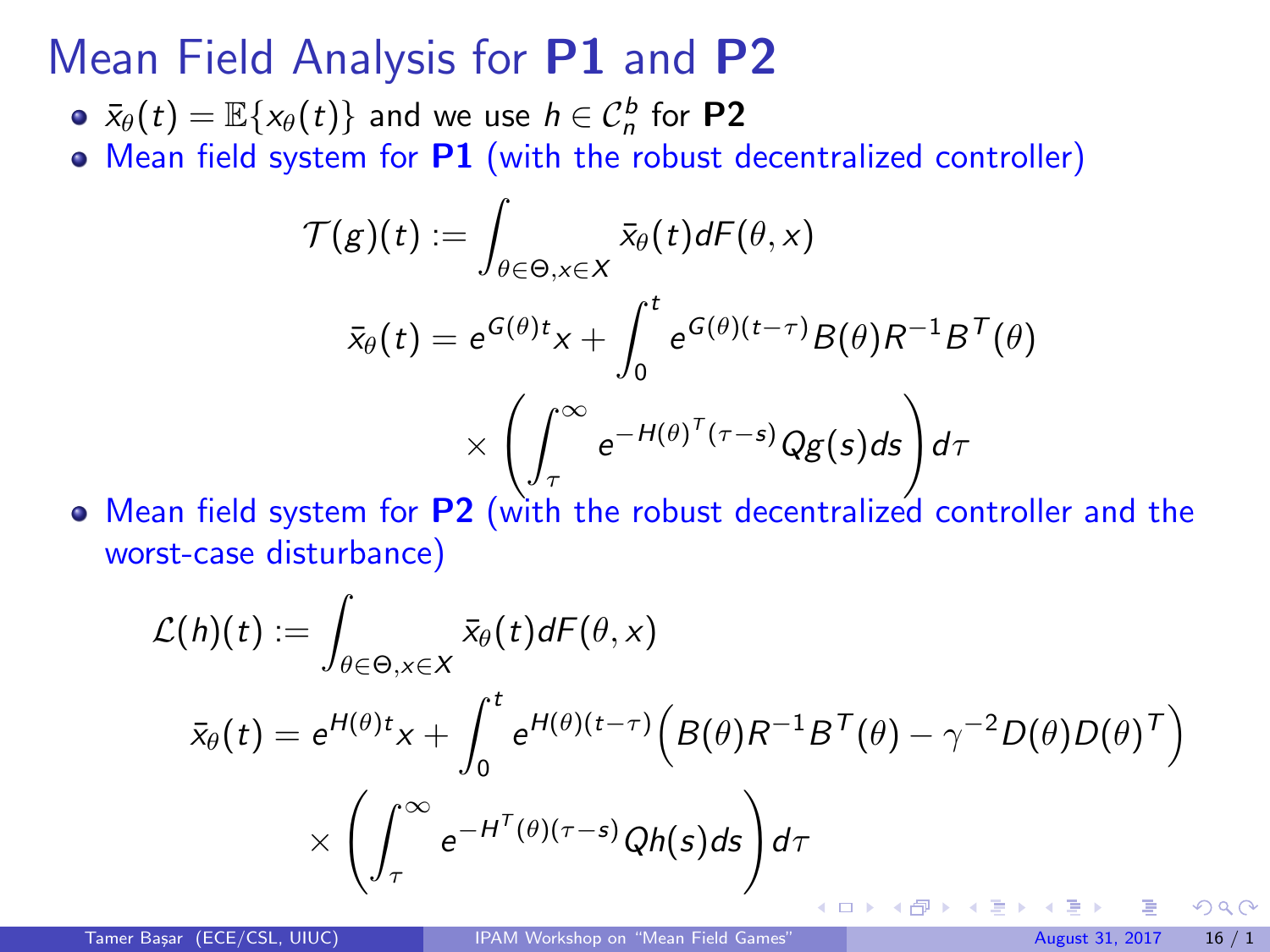# <span id="page-16-0"></span>Mean Field Analysis for P1 and P2

- $\sigma$   $\mathcal{T}(g)(t)$  and  $\mathcal{L}(h)(t)$  capture the mass behavior when N is large
- Simplest case

$$
\lim_{N\to\infty} f_N(t) = \lim_{N\to\infty} \frac{1}{N} \sum_{i=1}^N x_i(t) = \mathbb{E}\{x_i(t)\} = \mathcal{T}(g)(t), \quad \text{SLLN}
$$

We need to seek  $g^*$  and  $h^*$  such that  $g^* = \mathcal{T}(g^*)$  and  $h^* = \mathcal{L}(h^*)$ 

Sufficient condition (due to the contraction mapping theorem)

$$
\begin{aligned}\n\mathbf{P1}: \quad & \|R^{-1}\| \|\mathcal{Q}\| \int_{\theta \in \Theta} \|B(\theta)\|^2 \Big(\int_0^\infty \|e^{G(\theta)\tau}\| d\tau\Big) \Big(\int_0^\infty \|e^{H(\theta)\tau}\| d\tau\Big) dF(\theta) < 1 \\
\mathbf{P2}: \quad & \int_{\theta \in \Theta} \Big(\int_0^\infty \|e^{H(\theta)t}\|^2 dt\Big)^2 \Big(\|B(\theta)\|^2 \|R^{-1}\| + \gamma^{-2} \|D(\theta)\|^2\Big) dF(\theta) < 1\n\end{aligned}
$$

 $\lim_{k\to\infty} \mathcal T^k(g_0) = g^*$  for any  $g_0\in \mathcal C_n^b$ 

- $g^*(t)$  and  $h^*(t)$  are best estimates of  $f_N(t)$  when  $N$  is large
- Generally  $g^* \not\equiv h^*$ . But when  $\gamma \rightarrow \infty$ ,  $g^* \equiv h^*$

 $\Omega$ 

 $\left\{ \begin{array}{ccc} 1 & 0 & 0 \\ 0 & 1 & 0 \end{array} \right\}$  ,  $\left\{ \begin{array}{ccc} 0 & 0 & 0 \\ 0 & 0 & 0 \end{array} \right\}$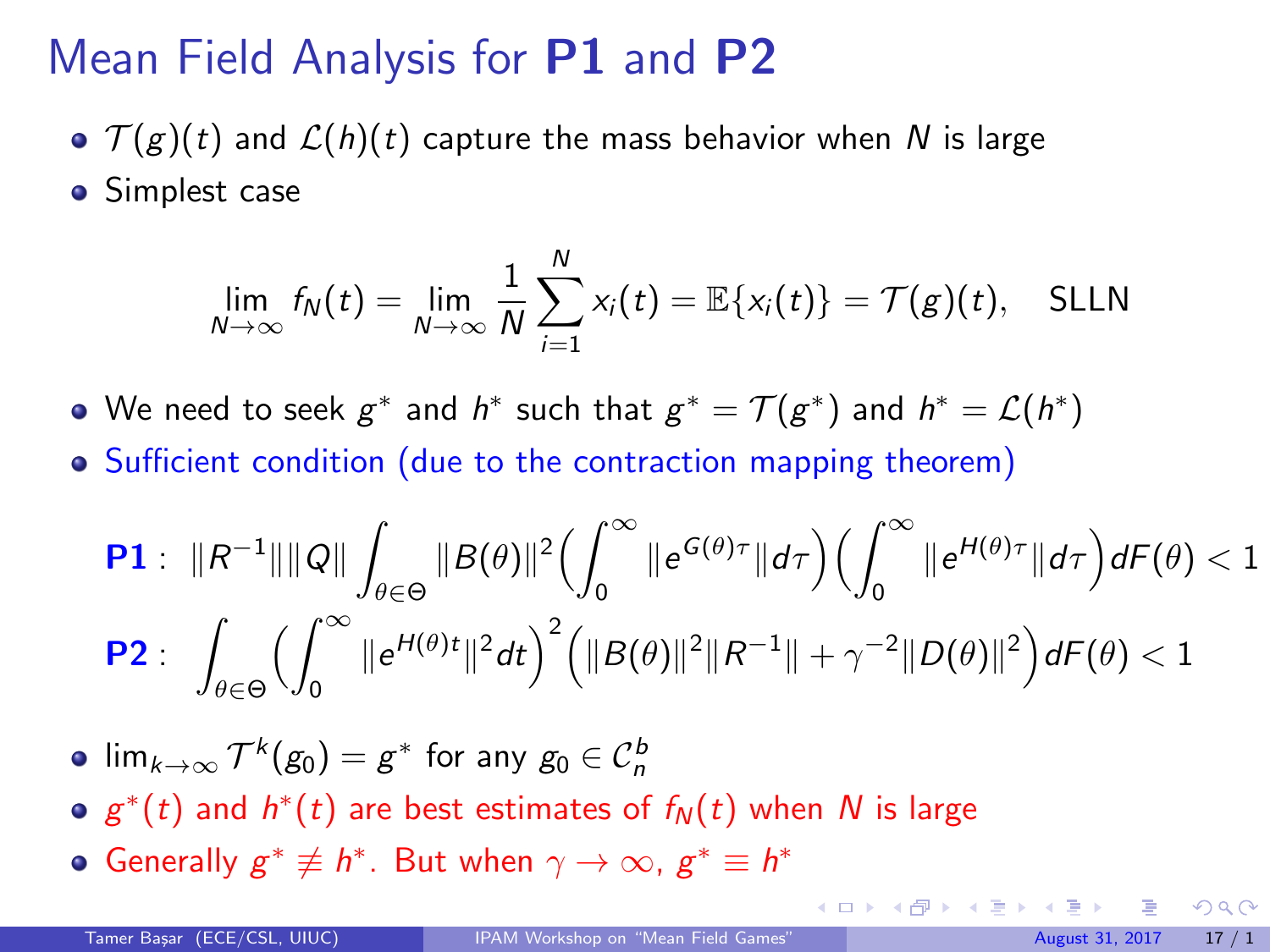### Main Results for P1 and P2

#### Existence and Characterization of an  $\epsilon$ -Nash equilibrium

There exists an  $\epsilon$ -Nash equilibrium with  $g^*$  (P1), i.e., there exist  ${u_i^*, 1 \le i \le N}$  and  $\epsilon_N \ge 0$  such that

$$
J_{1,i}^N(u_i^*, u_{-i}^*) \leq \inf_{u_i \in \mathcal{U}_i^c} J_{1,i}^N(u_i, u_{-i}^*) + \epsilon_N,
$$

where  $\epsilon_N \rightarrow 0$  as  $N \rightarrow \infty.$  For the uniform agent case,  $\epsilon_N = O(1/$ √ N)

- The  $\epsilon$ -Nash strategy  $u_i^*$  is decentralized, i.e.,  $u_i^*$  is a function of  $x_i$  and  $g^*$
- Law of Large Numbers:  $g^*$  satisfies

$$
\lim_{N \to \infty} \int_0^T \left\| \frac{1}{N} \sum_{i=1}^N x_i^*(t) - g^*(t) \right\|^2 dt = 0, \ \forall T \ge 0, \ \text{a.s.}
$$
\n
$$
\lim_{N \to \infty} \lim_{T \to \infty} \frac{1}{T} \int_0^T \left\| \frac{1}{N} \sum_{i=1}^N x_i^*(t) - g^*(t) \right\|^2 dt = 0, \ \text{a.s.}
$$

 $g^*$ : deterministic function and can be computed offline • The same results also hold for P2 with the wors[t-c](#page-16-0)[ase disturbance](#page-0-0)

Tamer Basar (ECE/CSL, UIUC) [IPAM Workshop on "Mean Field Games"](#page-0-0) August 31, 2017 18 / 1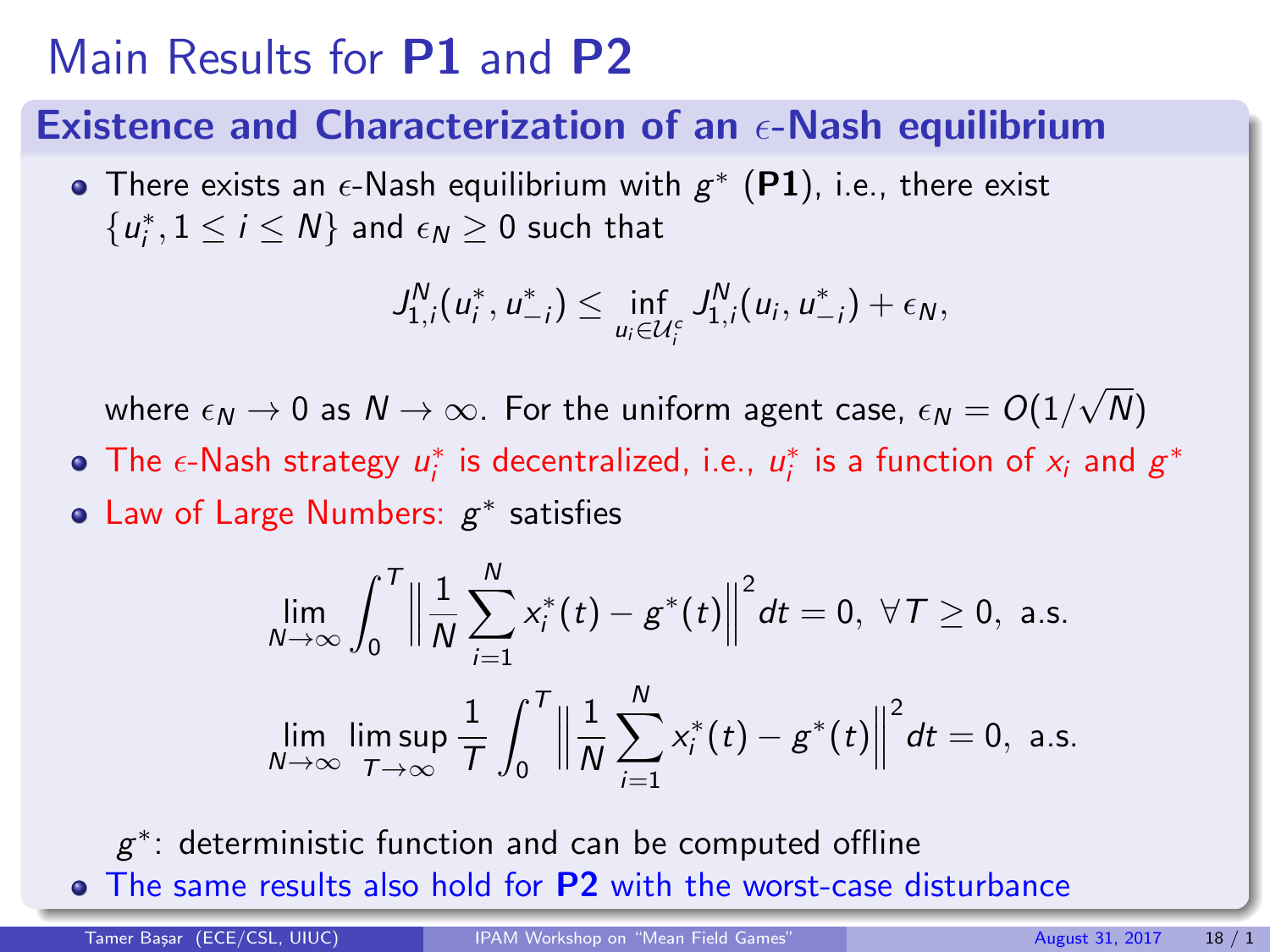### Main Results for P1 and P2

Proof (sketch): Law of large numbers (first part)

$$
\int_0^T \|f_N^*(t)-g^*(t)\|^2 dt \leq 2 \int_0^T \Big\|\frac{1}{N}\sum_{i=1}^N(x_i^*(t)-\mathbb{E}\{x_i^*(t)\})\Big\|^2 dt +2\mathcal{T}\sup_{t\geq 0}\Big\|\mathbb{E}\{x_i^*(t)\}-g^*(t)\Big\|^2
$$

- The second part is zero (due to the fixed-point theorem)
- $e_i^*(t) = x_i^*(t) \mathbb{E}\{x_i^*(t)\}\$ is a mutually orthogonal random vector with  $\mathbb{E}\{\overline{e}_i^*(t)\}=0$  and  $\mathbb{E}\{\|\overline{e}_i^*(t)\|^2\}<\infty$  for all  $i$  and  $t\geq 0$
- Strong law of large numbers  $\Rightarrow\lim_{N\to\infty}\|(1/N)\sum_{i=1}^N e_i^*(t)\|=0$  for all  $t \in [0, T]$
- $\|(1/N)\sum_{i=1}^N \mathsf{e}_i^*(t)\|^2, \ N\ge 1,$  is uniformly integrable on  $[0,\,T]$  for all  $\,\mathcal{T}\ge 0,$ we have the desired result

 $\Omega$ 

メロト メ都 トメ ヨ トメ ヨト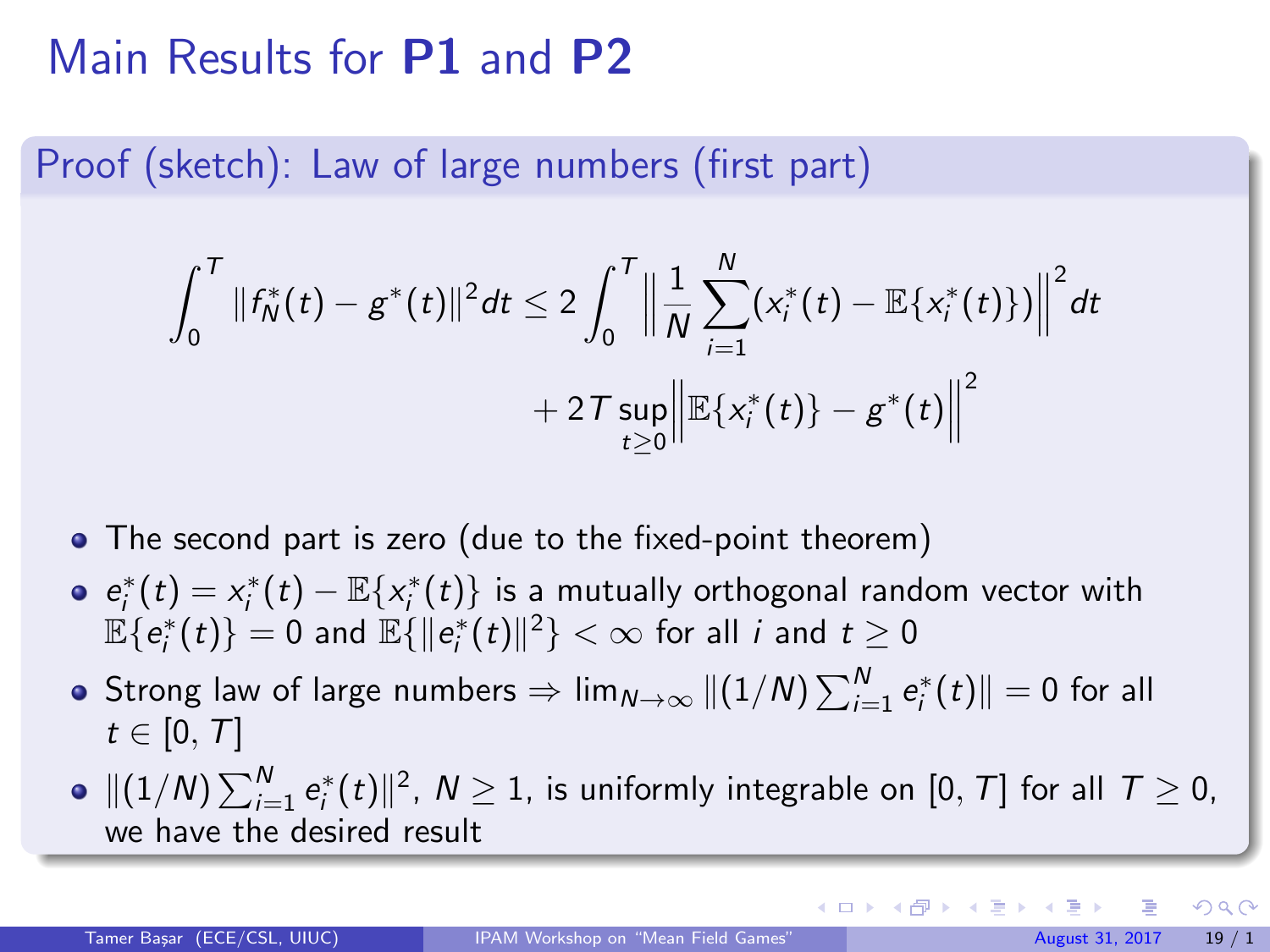# Partial Equivalence and Limiting Behaviors of P1 and P2



- P1 and P2 share the same robust decentralized controller
- Partial equivalence: the mean field systems (and their fixed points) are different
- Limiting behaviors
	- ► Large deviation (small noise) limit  $(\mu,\delta \to 0$  with  $\gamma=\sqrt{\delta/2\mu}>0)$ : The same results hold under this limit ( $SDE \Rightarrow ODE$ )
	- ► Risk-neutral limit  $(\gamma \to \infty)$ : The results are identical to that of the (risk-neutral) LQ mean field game  $(g^* \equiv h^*)$

 $\Omega$ 

イロト イ部ト イ君ト イ君)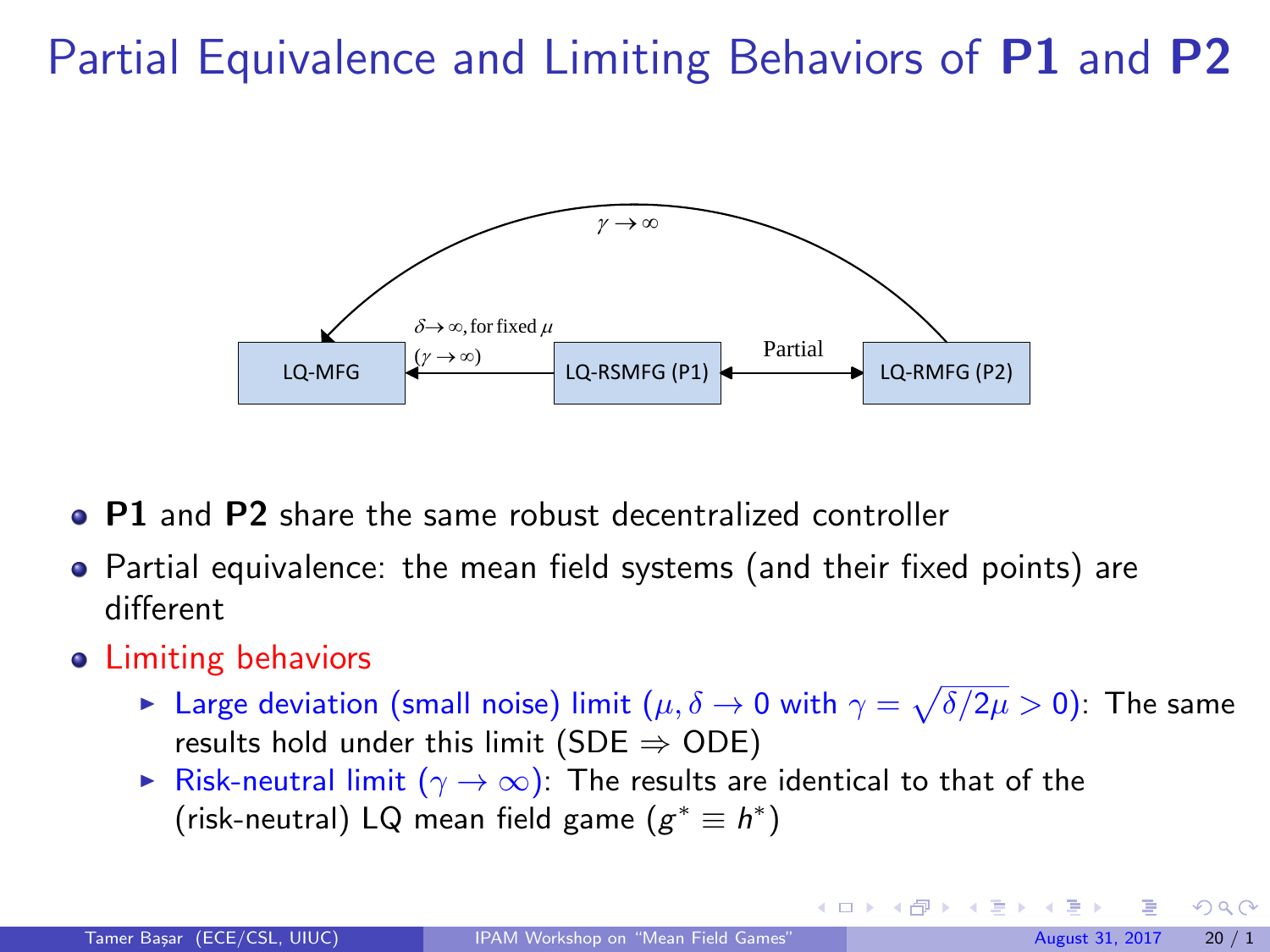# Simulations ( $N = 500$ )

- $A_i = \theta_i$  is an i.i.d. uniform random variable with the interval  $[2,5]$ ,  $B = D = Q = R = 1, \mu = 2 \Rightarrow \gamma_{\theta}^{*} = \gamma^{*} = 1,$  $g^*(t) = 5.086e^{-8.49t}, h^*(t) = 5.1e^{-3.37t}$
- $\epsilon^2(N):=\limsup_{T\to\infty}\frac{1}{T}\mathbb{E}\int_0^T\|f^*_N(t)-g^*(t)\|^2dt$
- $\gamma$  determines robustness of the equilibrium (due to the individual robust control problems)



4 D F

 $\Omega$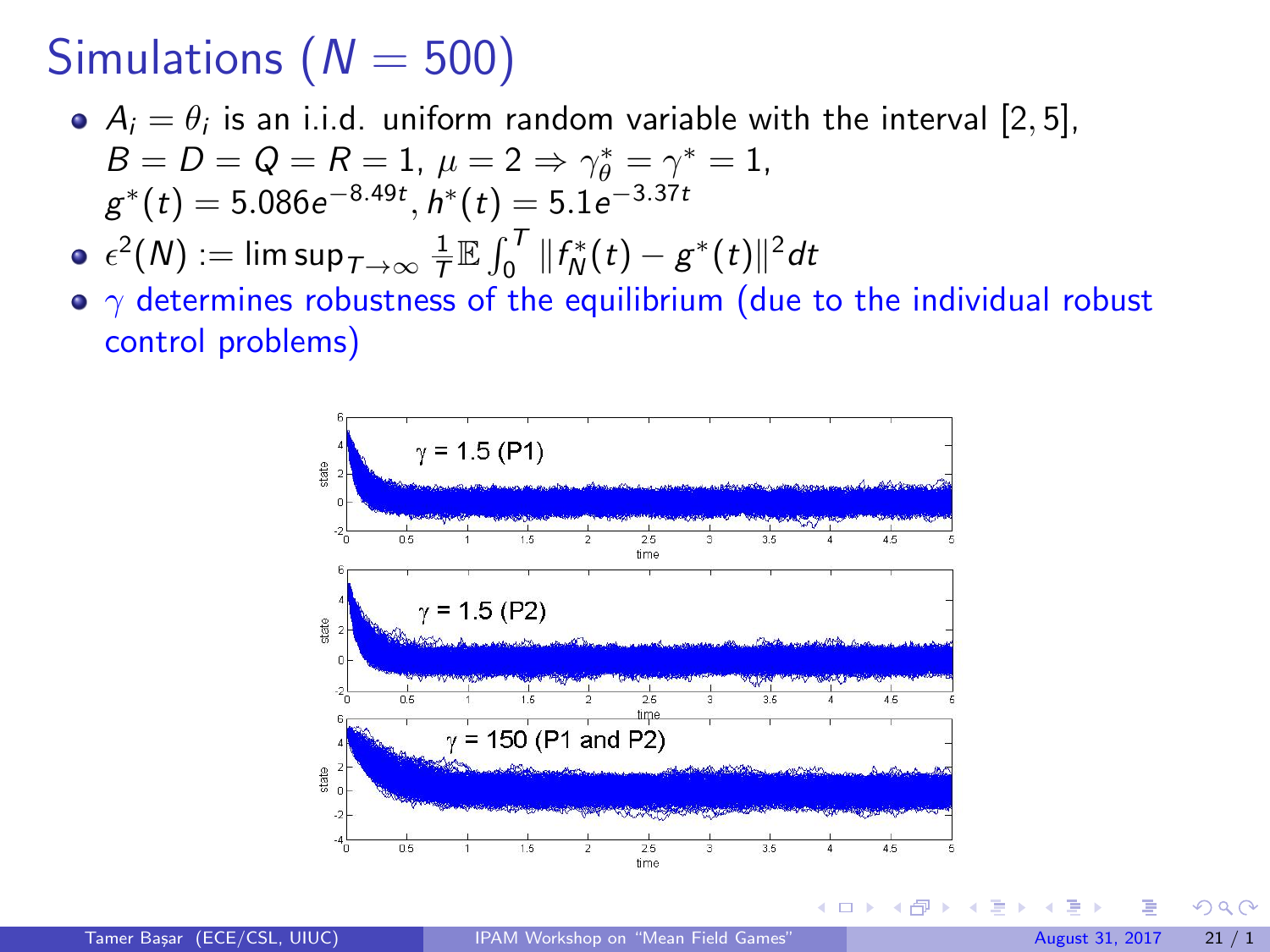# Simulations ( $N = 500$ )

 $A_i = \theta_i$  is an i.i.d. uniform random variable with the interval [2,5],  $B = D = Q = R = 1, \mu = 2 \Rightarrow \gamma_{\theta}^{*} = \gamma^{*} = 1,$  $g^*(t) = 5.086e^{-8.49t}, h^*(t) = 5.1e^{-3.37t}$ 

$$
\bullet \ \epsilon^2(N) := \limsup_{T \to \infty} \frac{1}{T} \mathbb{E} \int_0^T \|f_N^*(t) - g^*(t)\|^2 dt
$$

•  $\gamma$  determines robustness of the equilibrium (due to the individual robust control problems)



 $\Omega$ 

メロメ メタメ メミメス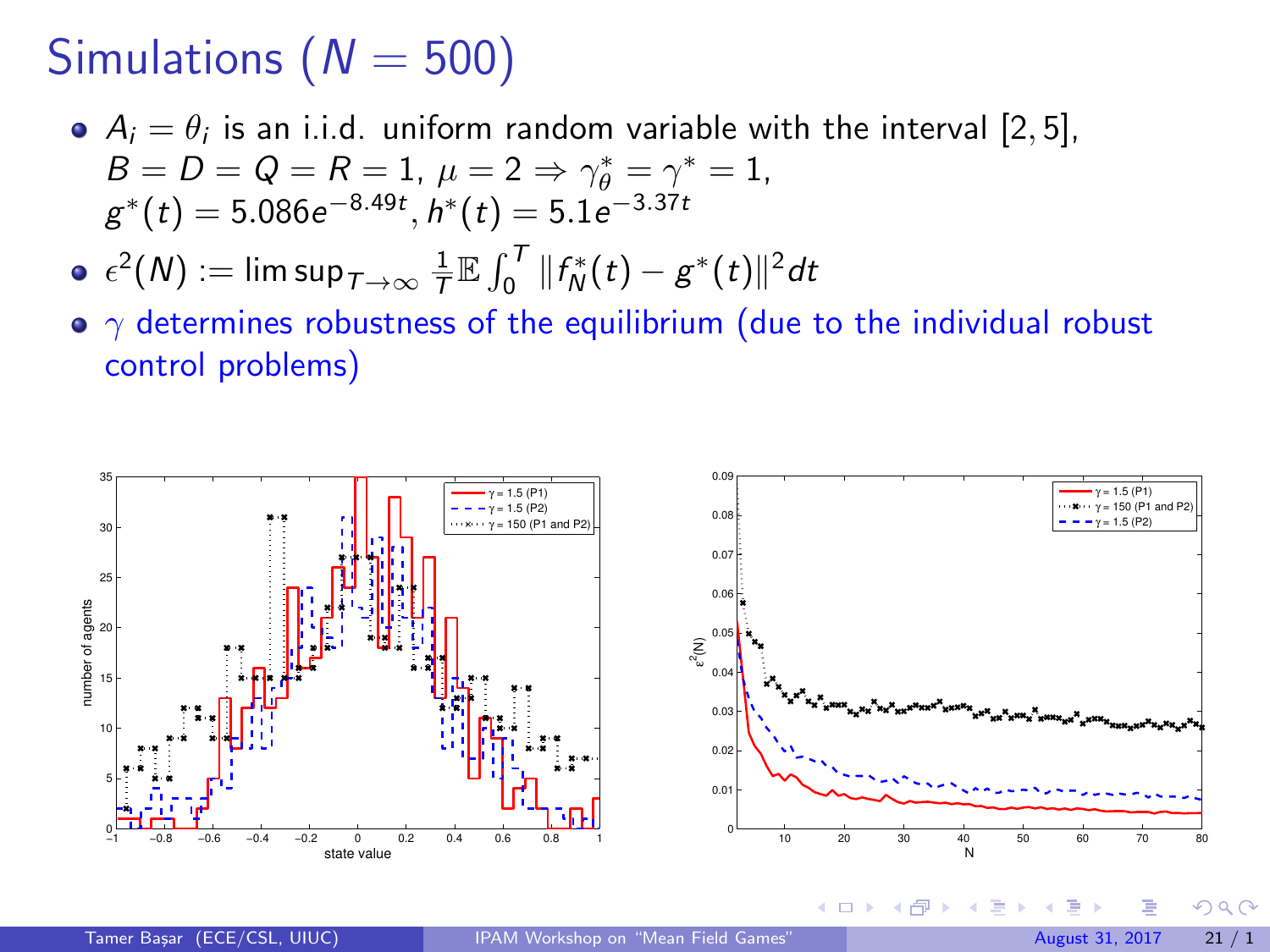### Conclusions

- Decentralized (local state-feedback)  $\epsilon$ -Nash equilibria for LQ risk-sensitive and LQ robust mean field games
- The equilibrium features robustness due to the local robust optimal control problem parametrized by  $\gamma$
- LQ risk-sensitive and LQ robust mean field games
	- ► are partially equivalent  $(g^* \not\equiv h^*)$
	- $\blacktriangleright$  hold the same limiting behaviors as the one-agent case
- Extensions to heterogenous case and nonlinear dynamics are possible, but results are not as explicit; see, Tembine, Zhu, Bașar, IEEE-TAC (59, 4, 2014) for RSMFG
- Imperfect state measurements
- RSMFGs on networks with agents interacting only with their neighbors
- **Leader-Follower MFGs**

 $\Omega$ 

メロメ メ御き メミメ メミメ